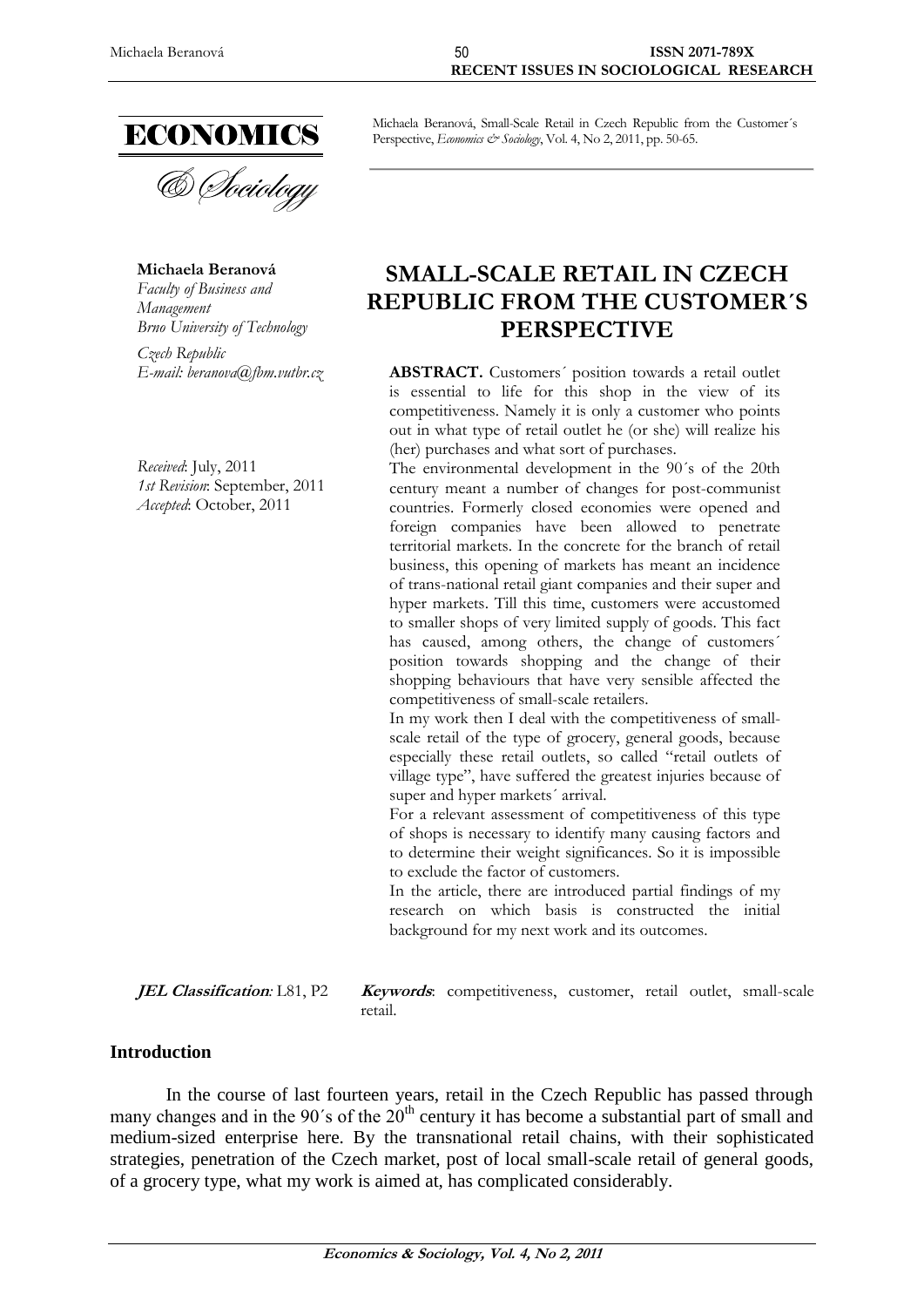| Michaela Beranová | <b>ISSN 2071-789X</b>                  |
|-------------------|----------------------------------------|
|                   | RECENT ISSUES IN SOCIOLOGICAL RESEARCH |

But it the course of these fourteen years´ period customers´ behaviour has changed substantially, their shopping customs and their attitude towards small-scale retail outlets.

Up to the revolutionary year 1989 Czechoslovak retail of the time has been absolutely thrown into the shade of production branches and so retail has been presented as a still blundering line of socialistic distribution that is the only one which bore the guilt for lack of goods and caused absolute insaturation of the goods market. At the end of the 80´s in the Czechoslovakia, there existed only the retail owned by state, of three quarters share, and the cooperative retail of one quarter share in the whole retail turnover. Private sector hasn't existed in this branch, or in other branches. In this state, the retail has provided only a cover of basic need of Czechoslovak inhabitants, mostly without any choice among brands of goods. Considerably reduced supply has been the cause for a "under the counter" goods appearance and it has been causing the never ending queues for all kinds of assortment in shops.

The end of the year 1989 and the beginning of the 90´s meant the beginning of the Czechoslovak economy transformation, so also the beginning of the retail branch transformation. The process of privatization has stood at the start of a private sphere birth. Concerning to the retail, in the 1992 the retail private sphere produced already the share of 75 per cent of the total retail turnover.

A general development of retail in that time has been supported also by the state in the goods market that had been in absolute unbalance. Demand has far exceeded supply and on the top of it, a psychological factor of the bygone period of lack of goods has been also affecting here. Then the retailers had not scarcity of customers who have been ready to spend their disposal financial means into consumption. Maybe this was also under the influence of psychological factors, now the factor of anticipated increase of inflation that means increase of prices, and also the factor of the past life period spent in the economic with the market of minimized supply. Instead of competition for a customer among the retailers, instead of retail service improvement and the outlet or assortment touching up and so on, in other words, instead of revere the motto "Our customer – Our top" the most of retailers have been liable to an idea that a customer is here to serve the shop profitability and haven't taken into account that the retail outlet is here to serve a customer.

At the beginning of the  $2<sup>nd</sup>$  half of the 90's all the aspects of retail globalization have displayed in this branch. Transnational giant retail companies were allowed to penetrate Czech market and as soon as was possible they have started to build up the brand new retail capacities here. Especially the years of 1996 – 1998 could be characteristic of the sudden taking up of bug retail companies when many large-scale stores, first hyper and super markets were built up very quickly.

But this period was also a period of Czech economy recession. It has lead to reduction of real wages of inhabitants and then also to a decrease of households´ consumption. Logically, customers shopping behaviour has been changed markedly. In a follow up with the reduction of real wages increase, the purchase power of customers has been relatively small. Czech inhabitants have re-oriented from the consumption to the savings. From the view of their purchases it has meant a looking out for lower prices. In the goods market not only the supply side, sellers – retailers, has started to change but the demand side, buyers – customers with their shopping behaviour, has changed too. Customers' liking for the large-scale stores oriented on a discount and an aggressive price policy, and also facilitating "a big shopping under one cover" has increased conspicuously. And prices are just up to now the kind of competition that the small-scales are not able to compete. But from my point of view, it have been not only the prices what had caused a customers´ deflection from small-scale retail but also the above mentioned manners of small retailers who had been still missing the point that they should serve to customers and not at other way round, has been the cause of a new state.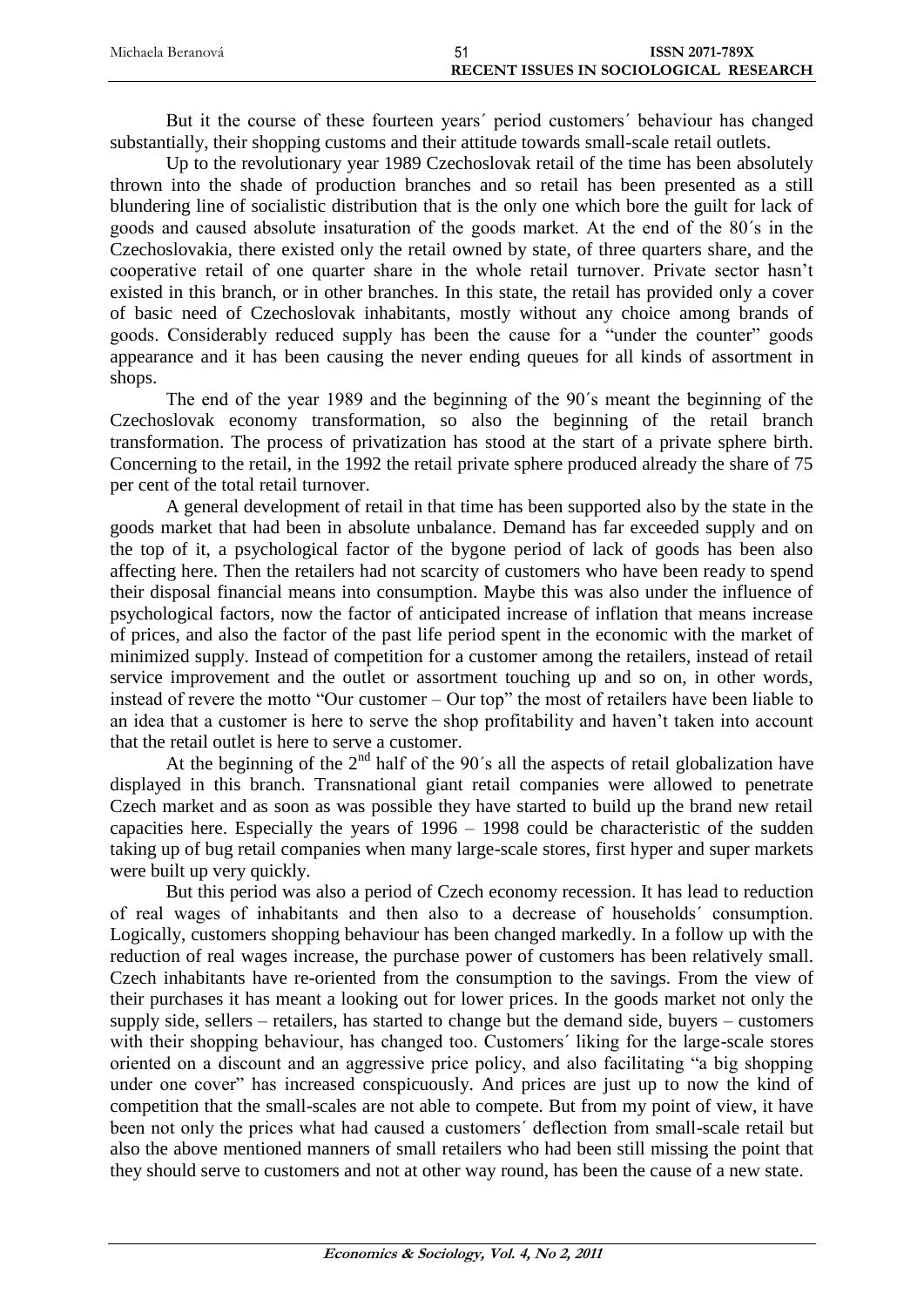| Michaela Beranová | <b>ISSN 2071-789X</b>                  |
|-------------------|----------------------------------------|
|                   | RECENT ISSUES IN SOCIOLOGICAL RESEARCH |

## **1. Aims of the work and methodology**

In my work I'm aimed at the competitiveness of small-scale retail, especially at the competitiveness of the small-scale retail of rural of village type which is characteristic, above all, of the retail outlets of general goods. It means I don't concern in outlets of specialized assortment or shops of branded goods.

The problem of defining the small shop is not new. Attempts to define the small shop have deal with various characteristics of size, management, operation etc. Thus, in a literature, the small retail outlet has been defined as one with a relatively small share of the market, managed by its owners in a personalized way, independent, it means is not forming part of a larger enterprise, and having few employees. Other characteristics include family management, opening for long hours, meagre turnover and succession problems (Sim, 1999). I have assumed the definitions base on the same characteristics, or as the case may be, on characteristics worded on a basis of fuzzy models in my work. Than I introduce here a term *the typical retail outlet* that convey a small village-type shop of general goods, a grocery.

Nevertheless, this part of my work is based on the research of customers´ attitudes towards these typical retail outlets. In order that a customer could be able to distinguish exactly if a grocery is *typical retail outlet* or not I have narrowed the characteristics, respectively the characteristic of shopping space in an outlet has been limited to 500 square meters, and the characteristic of assortment is defined as general goods.

The target of this partial research was to find out the way that a customer looks at the typical retail outlet in what he/she realizes the shopping, if the customer ever does the shopping in that typical outlet, to find how a customer assesses a supply of goods, especially of fresh goods in this shop, to find customer's opinion to what are the advantages and what are the disadvantages of typical retail outlets in comparison with stores of giant retail chains. The findings than will constitute the basis for the identification of the factors of small-scale retail competitiveness in the quadrant of customers.

## **2. The role of small-scale retail**

The importance of small-scale retail has become to decrease in the face of problems of competition, of the changing mind of customers and of financial difficulties. It has suffered the same fare as small shops in the United Kingdom and other European Countries, being unable to compete wit multiple retailers and keen up wit changing customers´ demand (Davies and Harris, 1990).

With the development of super and hyper markets and chain stores, the role of the small shops has changed from that of primary source of goods to just being supportive of larger retail outlets – a source of topping-up, or supplementing goods as most households tend to do their shopping for provision one a week at super markets and hyper markets.

Advances in new technology led to the rise of large-scale chain stores. In addition to these, the improvement of public transport and growing affluence produced a highly urbanized mobile class of shoppers. Then the typical outlets tend to attract the poorer, more elderly and less mobile sections of the community. It means the part of customers who tend to buy lower quality products with very low profits margins. The mobile and more affluent part of customers who generally earn higher incomes have been attracted to large chain stores which offer more choices of goods and lower prices of convenience items (Sim, 1999).

On this, supply of goods in small typical outlets is limited to a certain extent. As was mentioned above, small-scale groceries, typical outlets, serve today in the major degree only to everyday buying of bread, "heavy buyings" are done in super and hyper markets which visits have become an invisible part of family life style in the most of cases. Nevertheless, it is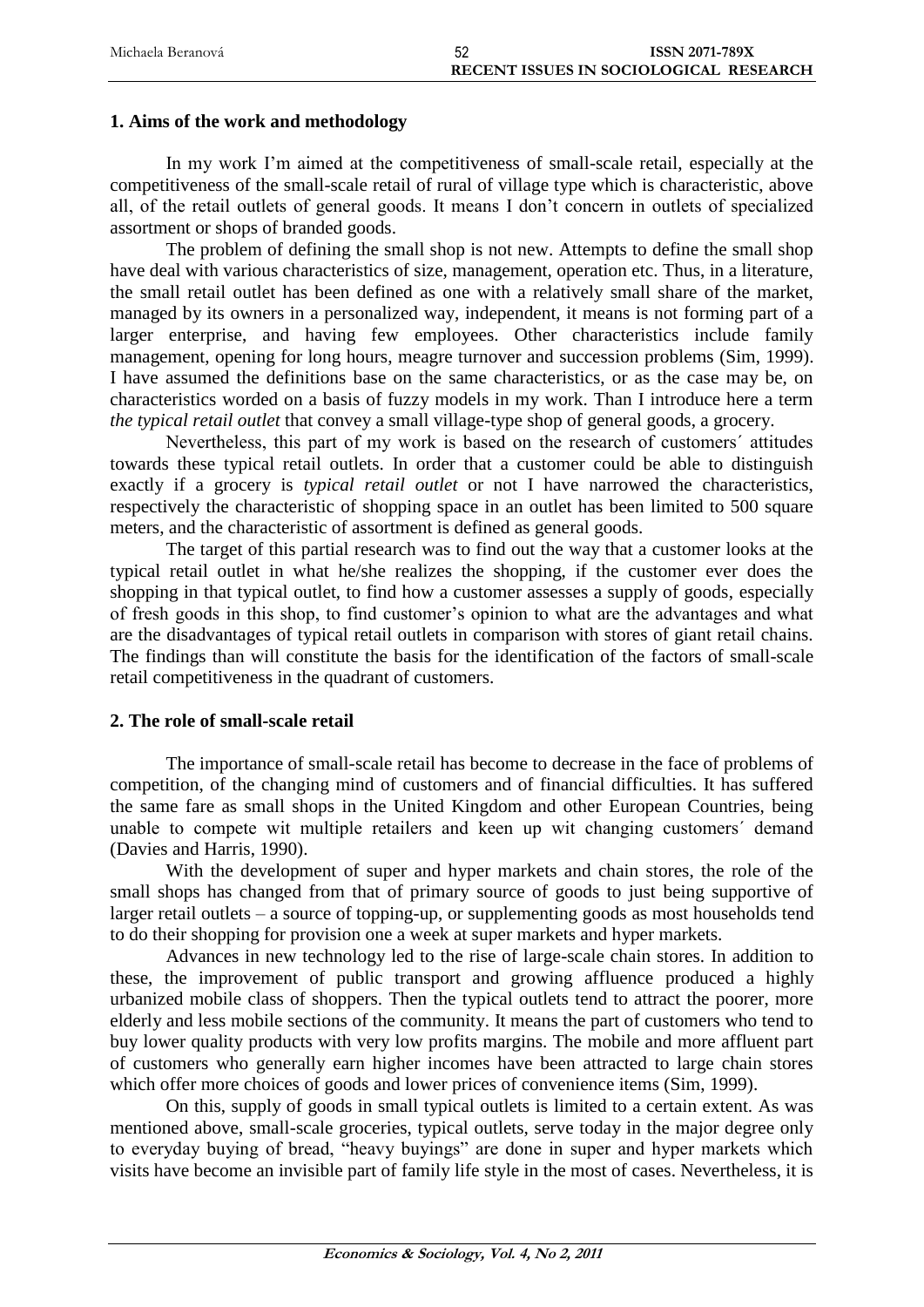| Michaela Beranová | 53 | <b>ISSN 2071-789X</b>                  |
|-------------------|----|----------------------------------------|
|                   |    | RECENT ISSUES IN SOCIOLOGICAL RESEARCH |

to still sustain a full assortment of goods in these typical outlets, even if not in such a scope of various brands of the same kind of goods because especially in villages these typical outlets are the only possibility where to shop for the small group of inhabitants without any opportunity to do shopping regularly in large-scale chain stores. But these typical outlets, small groceries serve also as an "emergency" in the case when something has been forgotten during a heavy shopping. In such small groceries the demand is probably very inconstant and varied and it is very difficult to anticipate its variations and to adapt the quantity and assortment composition to these demand fluctuations. Then within the effort for losses minimization the keepers of typical outlets, small groceries tend to sustain the only basic assortment of goods in their shops.

Competing with giant chain stores represents a key challenge facing small independent retailers anywhere. In smaller communities, the competitive nature of the rural market has dramatically altered in recent years. Better travelling conditions along with attractive regional shopping centres entice customers to travel beyond their local market and spend their money "outside". This phenomenon, called *outshopping*, results in lost sales for the local small-sized retailers (Miller and Kean, 1997).

# *2.1. Studies on outshopping*

Various previous studies suggest that outshopping is a common activity in rural communities. The extent to which consumers shop outside their local market has been shown to influence significantly the stability of the local trade area which is largely made up of small independent groceries. The trend of trade migration to larger chain stores continues to reduce the survival rate of small retailers in rural area (Miller and Kean, 1997).

Several causal factors have been attributed to outshopping. Examination of outshopping or intermarket patronage, so the preferences of small local groceries, has traditionally taken two approaches.

Many researches using the  $1<sup>st</sup>$  approach indicate that demographic and lifestyle variables as well as socioeconomic attitudes influence customers´ choice of retail outlet. In these studies are used especially the demographic and life style such as age, number of children etc. Education and income are both the characteristics of small town customers that are positively associated with tendencies to outshopping (Miller and Kean, 1997).

Socioeconomic attitudinal factors have been reviewed suggesting that it may be attitudinal differences related to shopping orientations and socioeconomic motivations that are important in explaining consumers´ shopping behaviour. Based on socioeconomic attitudinal variables, the first group was composed of inactive outshoppers (= inshoppers) who were loyal to local retail outlets and expressed favourable attitudes toward social and economic reasons to shop locally. The second group was characterized by high social motivations with more favourable attitudes towards large chain store shopping, leading them to shop where the prices are lowest, and by high levels of self-confidence in their social exchanges (Miller and Kean, 1995; Miller and Kean, 1997).

The second approach suggests that customers´ attitudes about local retailers are a greater determinant of intermarket patronage behaviour than their demographics, lifestyles, and socioeconomics attitudes. Attitudes about local small-scale retail establishments are influenced by dissatisfaction wit goods selection, price and quality of goods.

Recent studies on shopping motivations also suggest that when customers do shopping, more than the product being purchased is considered – customer chooses where to shop also based on the anticipated experiences, entertainment value, and social aspects the site offers (Babin, Darden and Griffin, 1994).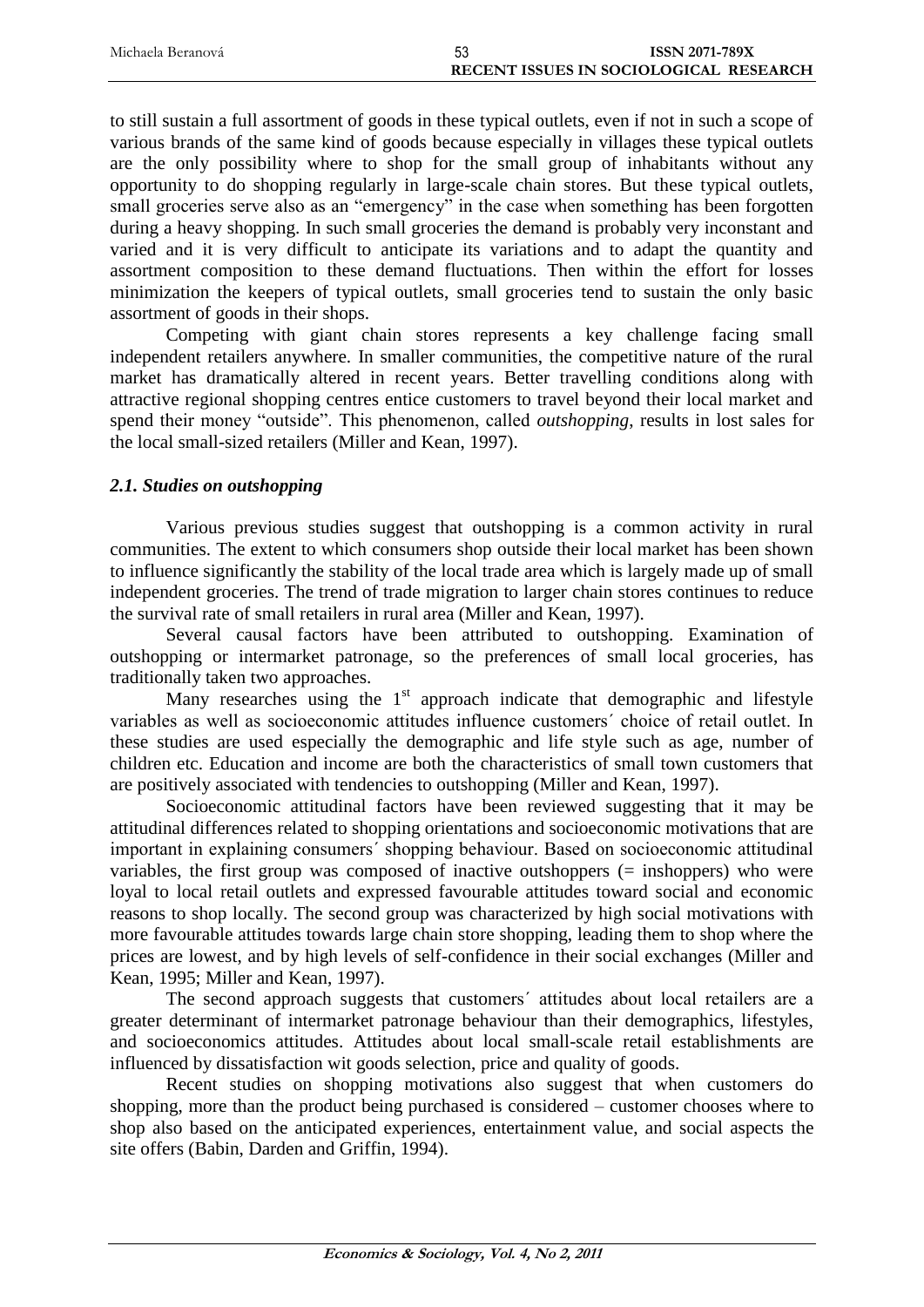| Michaela Beranová | 54                                     | <b>ISSN 2071-789X</b> |
|-------------------|----------------------------------------|-----------------------|
|                   | RECENT ISSUES IN SOCIOLOGICAL RESEARCH |                       |

## *2.2. Small-scale retail significance for customers*

Today, grocery retail operates in mature markets with slow growth opportunities. Meanwhile, as can be said, retailers have been less concerned with genuinely listening to customers´ needs and desires. It could be claimed that customer have had to adapt to any changes being made in the retail structure, that they have changed their shopping behaviours to coincide with the product that retail environment is providing. For example, they have learned to travel longer distances, use a car for shopping, buy larger purchases, and be able to store them in their homes (Uusitalo, 2001).

The large-scale chain stores are also generally well known within a region, even for the people who don't do shopping in them regularly, particularly due to chain stores fly sheets of "action" prices. In small groceries own, the most of them live only due to their location in customers´ homes neighbourhood, or on the customers´ way to work. On the other side, small shops not on the way to work or home proximity, or otherwise en route, are usually not known. In this connection, the size of retail outlet seems to be directly related to the distance which the customers are willing to travel to do shopping in it. Thus the attractiveness of a retail outlet would be affected by its size.

But small groceries appear to have potentially attractive features other than size. One important aspect of a small shop is the opportunity for persona contacts between a customer and staff of an outlet. The feeling of personal attention and care about personal needs and hopes is very important. The one possible strength of a small shop is then personal customer service that is wanted by customers or sometimes needed in such cases of some kinds of goods. In addition, personal service to customers is also associated with social benefits, that it provides the opportunity for personal conversation and interpersonal relations (Uusitalo, 2001).

The size of a grocery shop is also closely joined with the predictability and the rightness of the expectations. The customer knows what to expect, what goods are available, where the goods are located, and what the price level is about. Then, shopping is efficient, quick, and without too many problems, that could seemed to be nugatory as e.g. searching for a parking place, quest for a coin to the shopping cart, or problems at the cash desk when the scanning device cannot detect the goods stripe in. Therefore different types of shopping trips are associated with stores of different sizes. Accordingly, customers associate different goals and functions with small groceries versus large-scale chain stores. Small groceries offer convenience in terms of ease of shopping. Customers may prefer them because of their accessibility and the familiarity and intimacy.

Even if many inhabitants don't shop in the local small-scale groceries regularly, they feel and agree that this type of retail outlets is necessary. Meanwhile, they give various reasons for not shopping there regularly and customers appear to have a somewhat ambivalent view of small groceries. Even though they feel that for the sake of the common goods small grocery outlets must operate, small groceries are nonetheless not attractive enough in the face of other temptations (Uusitalo, 2001).

## *2.3. Customers perceptions of a small-scale grocery outlet*

As Gilmore, Margulis and Rauch point out in their study (2001), customers´ perceptions about a retail outlet are the product of three different stimuli dimensions as illustrated in their *Consumer Retail Purchase Conflict Model* (*Figure 1*).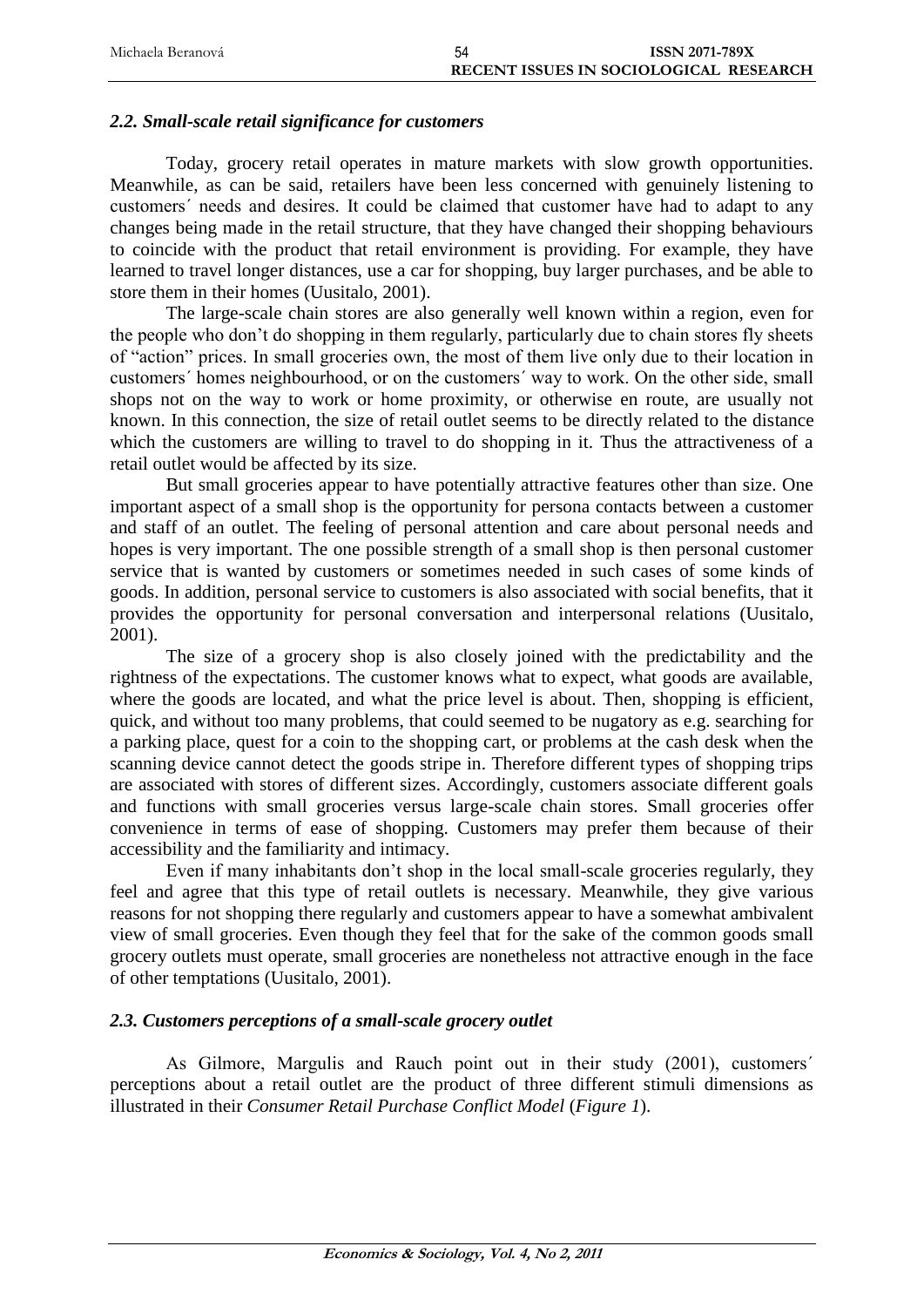

Figure 1. Consumer Retail Purchase Conflict Model *Source*: Gilmore, Margulis and Rauch, 2001.

So these dimensions are: Internal Retail Stimuli, External Retail Stimuli, and Consumer Stimuli.

First, Internal Stimuli are the situations and conditions over which the retailer has direct control. They are the manifestation of the retailer's attempt to define and control the immediate internal retail environment. This includes such issues as fixturing, layout, and quality of employees, ease of shopping, possibilities of credit, merchandise assortment, and merchandise availability. In most cases, there is premeditated deliberate attempt to form and to shape customers´ perceptions regarding outlet image and outlet choice. A retailer has a selfdefined perception and image of what he feels his customers´ perceptions and images should be.

Second, External Stimuli are external situations and conditions over which a retailer has direct and indirect control. They are the manifestation of the retailer's attempt to define and control the image that the customer perceives through external non-outlet methods: industry reputation, public relations, advertising, sales promotion, format and image, and social responsibility factors.

Third, Consumer Stimuli are those behavioural and psychological dimensions that define the customer's own self such as social expectations, values and cultures, psychological issues and behavioural issues.

Customers´ outlet choice decisions are then predicated on a composite of the aforementioned stimuli. The conflict occurs when the retail environment and customers´ perceptions and images of that environment are at odds (Gilmore, Margulis and Rauch, 2001).

The whole of customer's satisfaction of dissatisfaction is in virtue of a number of factors including the customer's satisfaction with the retail outlet, with a salesperson, with merchandise etc.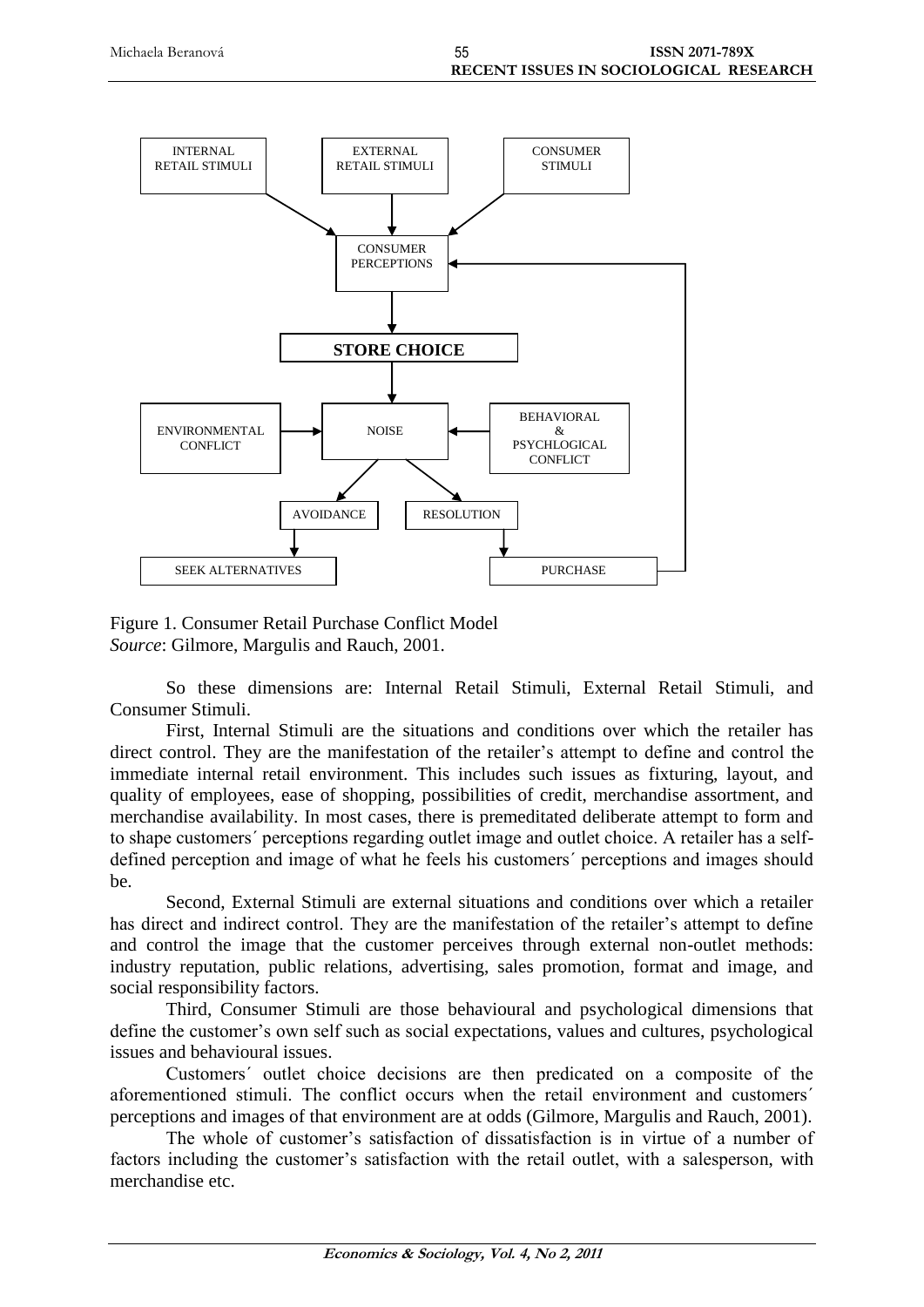| Michaela Beranová | 56 | <b>ISSN 2071-789X</b>                  |
|-------------------|----|----------------------------------------|
|                   |    | RECENT ISSUES IN SOCIOLOGICAL RESEARCH |

#### **3. The research of customers´ attitude towards small-scale grocery outlets**

It stands to reason that a retailer is more than the "final link" in the chain of distribution of manufactured consumer goods. Fully developed retailing involves a much more complex set of activities and can take a great variety of forms. Of course, it is necessary to differentiate small-scale and large-scale retail. In an effort to emulate the retail chain stores, small-scale retailers often try to imitate them. But these activities lead to inefficiencies and sometimes also pose to be comic in the customer's point of view.

So how do the small groceries go along in the customers´ perspective? To answer this question was the main target of my research that is still in progress because it governs, the more dates the more accurately findings. Then in following parts, there are presented the running findings which were obtained from the sample of nearly hundred informants through the questionnaire investigation. The interrogatory contains closed questions as well as opened questions because in this case, answers representing the opinions, attitudes, and feeling are far better, more pregnant, than answers YES – NO even if these are better quantifiable.

## *3.1. The research findings: Shopping behaviour*

As was mentioned above, the research has been made based on the sample of the Czech Republic inhabitants that has counted nearly hundred of informant households living in villages as well as living in towns. The research has been aimed at their attitudes towards small-scale groceries – advantages or disadvantages, merits or drawbacks, and deficiencies of typical small groceries.

The starting finding is that only 5 per cent of informant households never do their shoppings in small-scale groceries. These informants wholly live in towns in proximity of a supermarket where they do their shoppings.

Another essential aspect is if the customers do shopping daily, or how many of them shop daily, it means six times a week from Monday to Saturday. Daily shopping do normally c. 34 per cent of informants whereas 65 per cent of this number of them live in villages of number of inhabitants less than five thousand. Residual c. 66 per cent don't shop daily, it means that they don't shop neither the basic everyday goods. Then circa 11 per cent of households does shopping only once a week, twice a week do shopping 23 per cent and 53 per cent of informant households shop three times a week. More than three times but less then six times a week shop c. 15 per cent of informants.

The composition of regular everyday groceries of informant customers who shop daily is expressed in the pyramid bellow (*Figure 2*). It means that the most frequent grocery elements bought everyday is bread and pastries, consecutive by sausages and milk products, then the third and also the last most frequent goods in everyday shopping baskets are vegetable and fruit. Nothing else has occurred, neither in one occasion.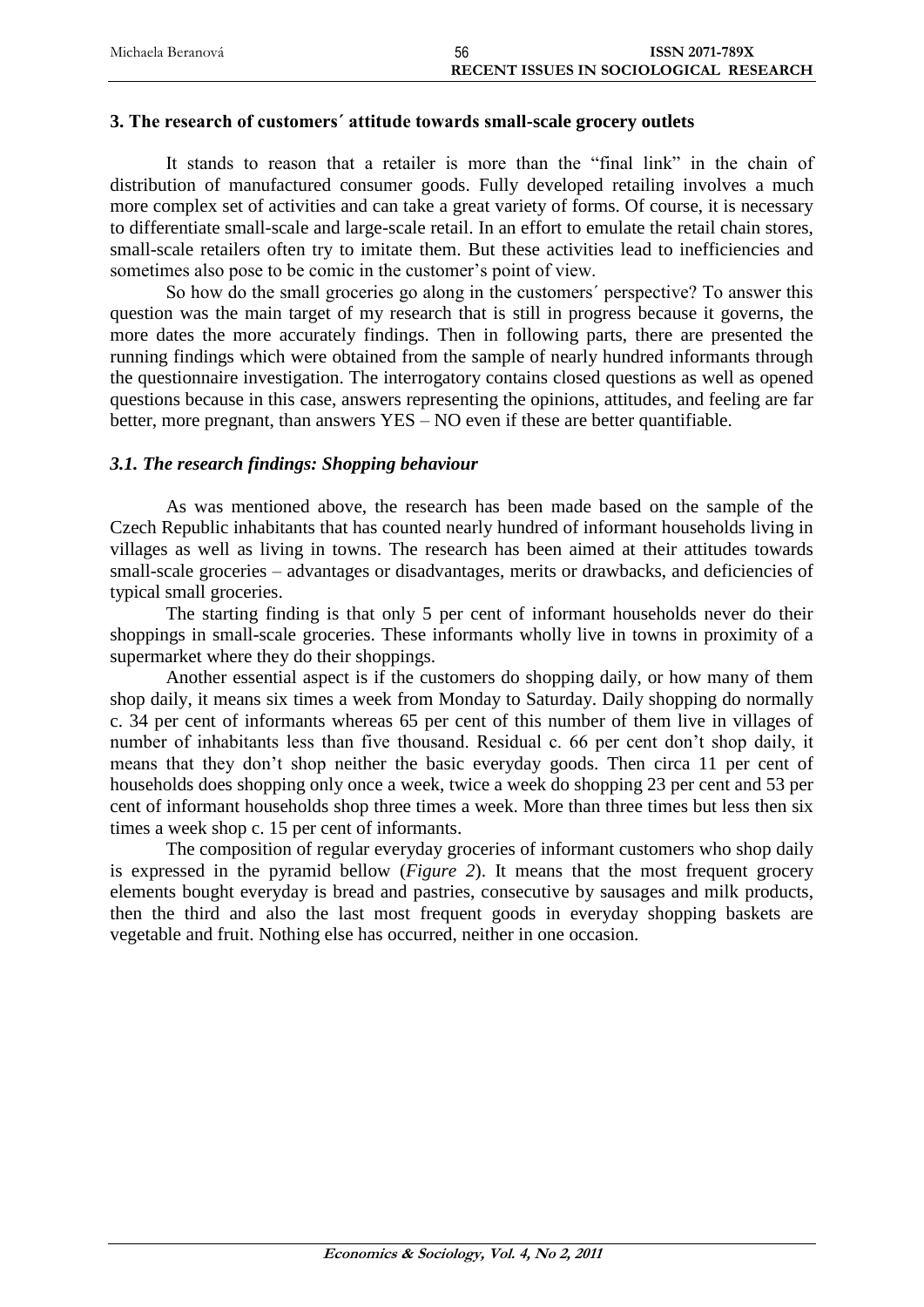

Figure 2. Everyday groceries pyramid

Nevertheless, if we have a look at the menu of typical small-scale groceries designed especially for small everyday shopping, these are the goods which are more or less problematic. It means that these goods are mostly the weak points of merchandises in the small groceries. Still in this moment I leave this fact, I will return to it later again in the next partial chapter. In the continuity, now I mention only the fact that small groceries are mostly well provided with goods of long lasting durability which are, of course needed too, but mostly are the subject of heavy buyings in super and hyper markets in which most of Czech families more or less often shop. Frequency of informant families´ shoppings in retail chains stores is presented by the table bellow (*Table 1*).

| <b>Approximate frequency</b> | <b>Share in informants</b><br>(per cent) |
|------------------------------|------------------------------------------|
| Less than once a month       | 10,3                                     |
| Once a month as a rule       | 23,1                                     |
| At least once a month        | 7.7                                      |
| No more than once a week     | 15,4                                     |
| Once a week as a rule        | 28,2                                     |
| No more than twice a week    | 5,1                                      |
| More often                   | 10.2                                     |

Table 1. Frequency of families´ hyper and super markets shopping

No one has answered that his/her family never shop in super or hyper markets. In the sample of informant households, there were held, of course, every age categories. With regard to the category of the oldest, it means 60 years and older, if these people don't shop in the chain store by them selves, there are their children who realize shopping there for them.

Here I presented the basic findings of my research which are by and large well quantifiable. As I have mentioned above, regarding the target of the research that is aimed at the customers´ attitudes towards typical small groceries, giving opinions is very necessary here. Such opinion is not so easy to quantify but is a very good basis to create the fuzzy model of a small grocery rating. The following partial chapters are dealing with these findings.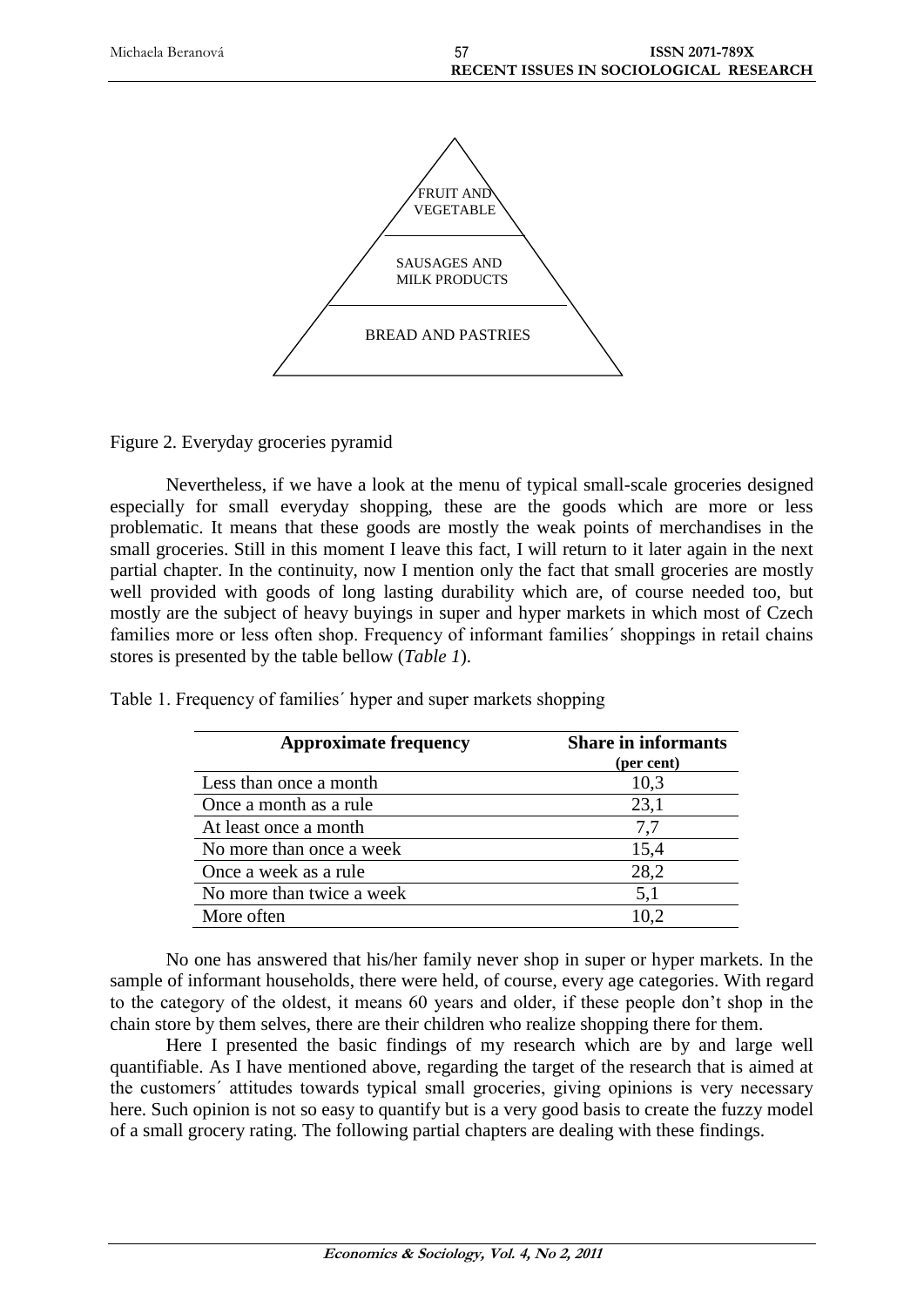| Michaela Beranová | 58 | <b>ISSN 2071-789X</b>                  |
|-------------------|----|----------------------------------------|
|                   |    | RECENT ISSUES IN SOCIOLOGICAL RESEARCH |

# *3.2. The research findings: Supply of merchandises*

How a customer set the opinion on a small grocery is naturally and indisputably the reflection of his/her satisfaction with the supply the supply of goods in this retail outlet. Then I can be deducted that the small grocery rating is more or less directly proportional to a customer's needs and expectations satisfaction. If I will proceed from the primary mission of the small-scale retail that is to satisfy the basic everyday needs, we can base on the findings mentioned and graphically denoted above (*Figure 2*), namely on the most frequent structure of customer's usual everyday shopping basket, that is bread and pastries, followed by sausages and milk products, and closing by vegetable and fruit.

From the research findings ensues that nothing but even the foundation of the everyday groceries pyramid is very problematic in some small groceries. According to some given voices to the supply of basic merchandised in a small grocery, to find bread and pastries in the afternoon or in Saturdays midday is impossible in some small groceries. And concerning to fresh bread, the words of informants are still the same: the fresh bread is always mixed with the old. But by all appearances, the demand for bread is the most stable demand of all, and is relatively very good identifiable and anticipatable. In neither this moment we can only argue the reason of the lack of the bread in these small groceries, if the retailer disregards the customers´ demand, or if the retailer knows nothing and has nor the basic knowledge about the retail management.

The second floor of the pyramid is occupied by sausages and milk products. According to various answers, informants´ opinions on the small groceries´ supply of these fresh products assortment, I have shaped the fuzzy unit groups presented in the following table (*Table 2*) with the introduced contingents on all answers. The supply of fresh sausages and fresh milk products in small-scale groceries is:

| How is the supply    | <b>Share in informants</b><br>(per cent) |
|----------------------|------------------------------------------|
| Quite satisfactory   | 27,6                                     |
| Convenient           | 51,7                                     |
| Inconvenient         | 31,0                                     |
| Quite unsatisfactory |                                          |

Table 2. Supply of fresh sausages and fresh mil products

With regard to the fact that these groups are based on fuzzy, the whole in not hundred per cent because some answers more or less conform to two or more fuzzy unit groups.

Nevertheless, from the abovementioned is perceptible that the entire majority of smallscale grocery outlets gravitates towards the supply of these products that in on the border between convenient and inconvenient. It can be supported by the type of answers: "Convenient, but…" As to these assortments, this state is better understandable because small groceries are provisioned with fresh sausages mostly twice a week, but it is not an excuse for setting the goods which is deteriorated and of doubtful quality, how was the supply of sausages denominated by nearly 14 per cent of informants. In this case, informants' answers, except only one answer (quoting: "wide supply, fresh and cheap"), have contained also declarations about the price of this assortment. Then it could be said, that the price is included in the category "*accustomed*".

But this is not valid for the assortment creating the top of the pyramid, for the supply of fresh fruit and vegetable. The informants have declared that, in typical small groceries, these merchandises are usually very expensive or over-prices. This type of answer has been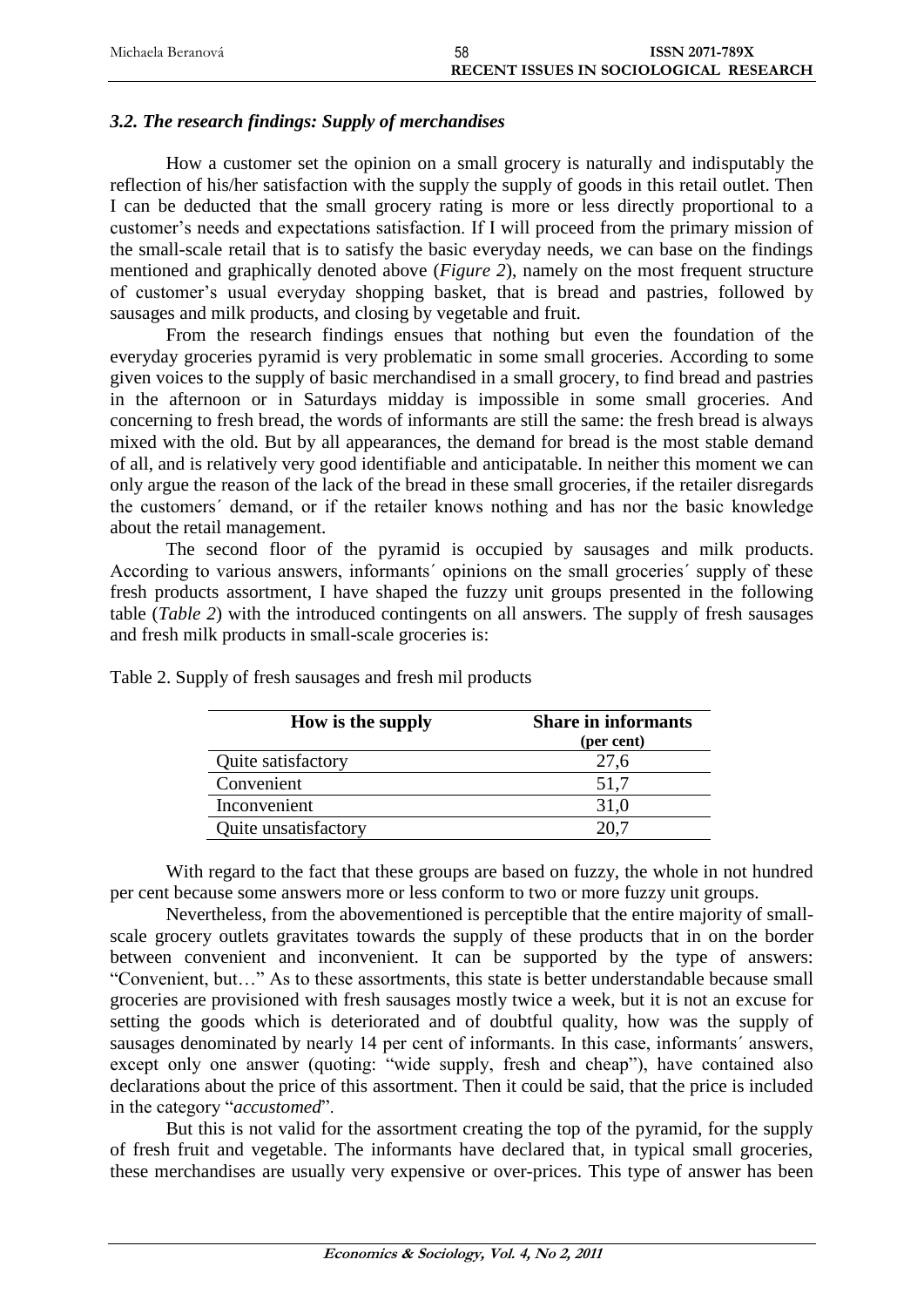| Michaela Beranová | 59 | <b>ISSN 2071-789X</b>                  |
|-------------------|----|----------------------------------------|
|                   |    | RECENT ISSUES IN SOCIOLOGICAL RESEARCH |

noted down in more than 31 per cent of informants´, typical groceries customers´ words. Then, when I have extracted the subject of price from the answers, I classed the answers again with the fuzzy unit groups, which parts are presented in the table bellow (*Table 3*).

Table 3. Supply of fresh vegetable and fruit

| How is the supply    | <b>Share in informants</b><br>(per cent) |
|----------------------|------------------------------------------|
| Quite satisfactory   | 25,0                                     |
| Convenient           | 18.8                                     |
| Inconvenient         | 46,9                                     |
| Quite unsatisfactory |                                          |

It is evident that, in small-scale groceries, these merchandises are classified to the negative rating groups. The informants have also described the assortment of fresh fruit and vegetable often with the attributes: of bad quality, unseemly, damaged, faded, rotted etc. To keep these merchandises in typical small groceries is really very problematic. But is also doesn't exculpate the retailers who sell the goods of unconformable quality and mostly overpriced at the same time.

If I rate the supply of fresh foodstuffs in the small-scale grocery outlets with the regard to the research findings, the classification would be most often fated in the negative part of the scale. It means that entire most of small groceries never reach the top of the Everyday groceries pyramid. And neither some of these retail outlets don't reach nor the ground of the pyramid. Then the paradox is that these retail outlets supply a wide assortment of long lasting foods, especially tinned foods or dry foods which are subjects of purchases in much cheaper large-scale chain stores.

Except the rate of customers´ basic needs satisfaction, with regard to merchandises supply, a great feature is also the thing that I title as "a pig in a poke". It means, there is rotted merchandise sold to a customer quite wittingly. In this meaning the worst rating has the second level of the pyramid. The full 79 per cent of informants very often meet rotted milk products, and 10,5 per cent of informants often meet rotted sausages. In the listing of merchandises of nonconforming quality, even further more than sausages the informants said they often met rotted products of delicatessen, especially salads. Respectively 15,8 per cent of informants said so.

Rotted merchandises sold are supplemented also with vegetables and fruit as was mentioned by 5,3 per cent of informants. The aspect, how often a customer meets rotten goods, respectively how often rotted goods are sold to a customer is shown in the table bellow.

| How often rotted merchandise is        | <b>Share in informants</b><br>(per cent) |
|----------------------------------------|------------------------------------------|
| sold to you?<br>More or less regularly | 41.2                                     |
| Scarcely ever                          | 23.5                                     |
| <b>Never</b>                           | 35,3                                     |

Table 4. Wilful selling of rotten merchandises to a customer

Hygiene is also closely connected with this aspect. Complying with hygiene in a retail outlet is felt very deeply by a customer. From the results of interrogating follows that the hygiene is not abided, or the customers are not content with it in the full one third of small-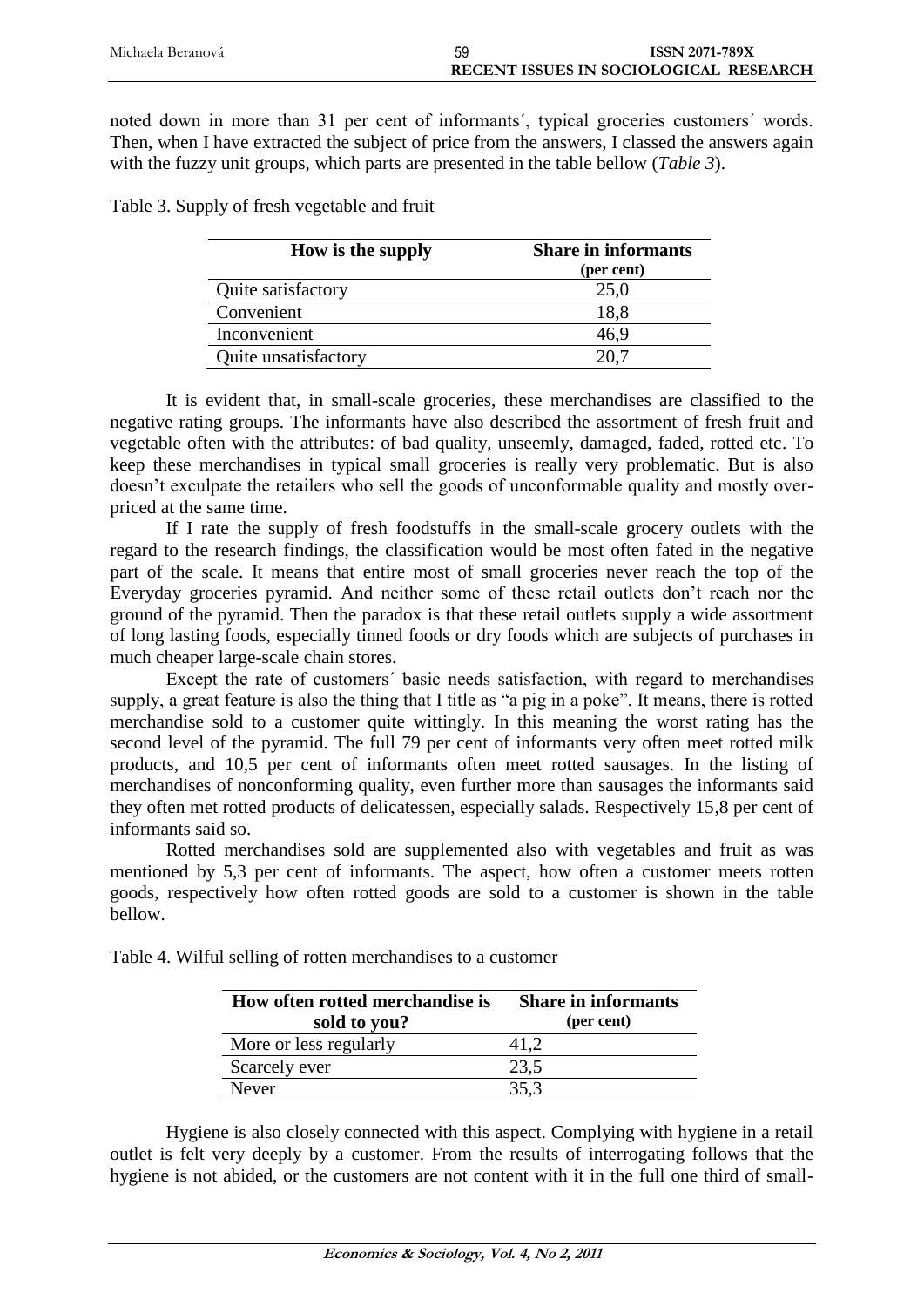| Michaela Beranová | 60 | <b>ISSN 2071-789X</b>                  |
|-------------------|----|----------------------------------------|
|                   |    | RECENT ISSUES IN SOCIOLOGICAL RESEARCH |

scale retail outlets. The complaints are mostly joined by bread and by the desk-selling of sausages. Then these facts are perceived so much more that these merchandises create the basic levels of the pyramid, that these are the merchandises which are the subject of shopping in small groceries the most often. Nevertheless, to comply with the hygiene is one of the basic obligations on retail outlets. And if a retailer fails to provide a hygienic choice of the bread, even if it is not possible every time, even what nor the service in the sector of sausages corresponding with the basic hygienic standards, it predicates about a certain level of the charge of customers on which the customers design their attitudes toward a retail outlet.

## *3.3. The research findings: Customers´ expectations*

Every customer who goes shopping is doing so with a certain expectation, at least with the expectation that he/she will buy desired goods. How is the expectation fulfilled will also affect in what vein will the customer go to shop to the retail outlet next time, or if the customer any go to shop to this retail outlet any more. What does a customer expect from a small grocery these aren't usually revolutionary novelties. If a customer satisfies his/her usual momentary needs there under the common conditions, a customer would be more or less content, as the case may be, and customer's attitude towards this retail outlet wouldn't change. But every attendance at the retail outlet can be accompanied by a certain moment of surprise that will already more or less affect the customer's attitude towards this shop. If it is nice surprise, that is of course a much desired event, customer's partiality for the shop doesn't decrease but we can claim not that it increases in every case. But if a customer is taken by unfavourable surprise, his/her level of the partiality for the retail outlet will always decrease. This is approximately shown at the graph bellow (*Figure 3*).





According to my research finding, 17 per cent of informants were positive influenced by a reconstruction of the grocery. That means a customer is very susceptible to an ease of shopping. The enlargement of merchandises assortment was positively perceived by 33 per cent of informants. The willingness of the salespersons also operates as a positive influence. I would be, of course, the obviosity. And then, if the salesperson willingness is a nice surprise for a customer, as was stated by 12,5 per cent of informants, it could indicate that something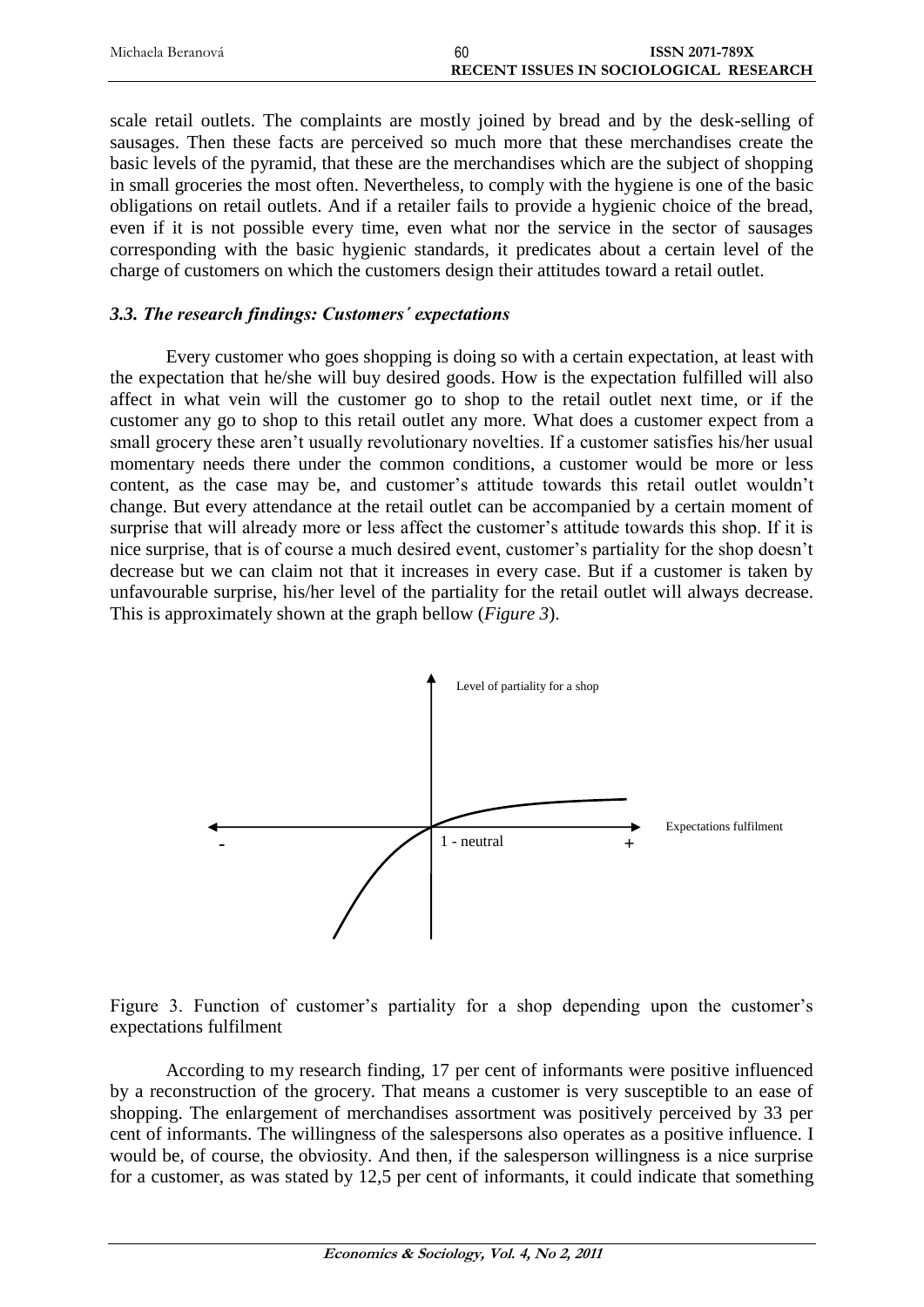| Michaela Beranová | <b>ISSN 2071-789X</b>                  |
|-------------------|----------------------------------------|
|                   | RECENT ISSUES IN SOCIOLOGICAL RESEARCH |

is not right in that shop, namely in the customer's grocery in use. With the sign "plus", there were mentioned also for e.g. prices reduction (21 per cent), shortening of waiting time at the cash desk (8 per cent), or also the action offers of advantageous goods, and in-store tasting that he small groceries started to arrange, and also the prolongation of opening hours.

It results from the human substance that a man usually more deeply perceives the worse aspects of anything. It is likewise described on the graph above (*Figure 3*).

Then prices´ increase has been an unfavourable surprise for 27.3 per cent of informants. But today, customers already more or less bargain for these events, they expect these events to a certain extent, then the level of negativity is not so high even if it could cause that a customer will change a shop and will move into another one where the prices are not so high, if a customer has this possibility. The decisive role of salesperson was already mentioned above. Nevertheless the manners of salesperson have been the unfavourable surprise for 18.2 per cent of polled customers of small groceries. Then 27.3 per cent of informants have complained about the always crowded shop and long queues, these are closely connected with an ease of shopping. Other negative events that have been found in the answer were e. g. short assortment of bread and pastries in poor quantity, disorder in the shop, inconsistency of the prices, and also the freshness of merchandises. Then these all are causing that the customer does shopping in such shop with a certain scepticism and alertness which make the shopping less convenient for a customer in a psychical wise, maybe up to stressful. And if it is possible, people usually try to remain the stressful situations away. In the case of retail, it means that if a customer has the possibility, he/she quits the shop where the shopping constitutes any over-stress for him/her and will change this retail outlet for another one, maybe even at the cost of higher prices.

# *3.4. The research findings: Advantages of typical small-scale groceries*

In the end of my research the informants were asked to present their opinion in what aspects are the small typical groceries better than super and hyper markets, retail chain stores, and conversely, what subsists the advantages of large-scale retail chains stores in comparison wit the small-scale groceries. The most frequent opinions and their apportionments are shown in the tables (*Table 5* and *Table 6*) bellow.

| The advantage                                | <b>Share in informants</b><br>(per cent) |
|----------------------------------------------|------------------------------------------|
| The shopping there doesn't take so much time | 24,1                                     |
| Proximity of the retail outlet               | 25,9                                     |
| Nerveless shopping, and lucidity in a shop   | 9.3                                      |
| Assortment satisfying the everyday needs     | 11,0                                     |
| No advantage                                 | 26.0                                     |

Table 5. Advantages of small-scale groceries

Among the other opinion of the positive aspects of small groceries not so frequent has occurred e. g. the possibility to order any merchandises, or that these small retail outlets don't trepan into buyings of futilities. What is startling for me is the fact that only one informant has answered that the greatest advantage of small groceries is the personal relation between a customer and a salesperson. This brings the question if the personal relations that are thus much emphasized by a literature (e.g. Uusitalo, 2001) as the highest advantage of small shops are not valid mostly only for the shops of specialized assortments where the customers often need a consultation, while the everyday needs are bought according the customer's customs.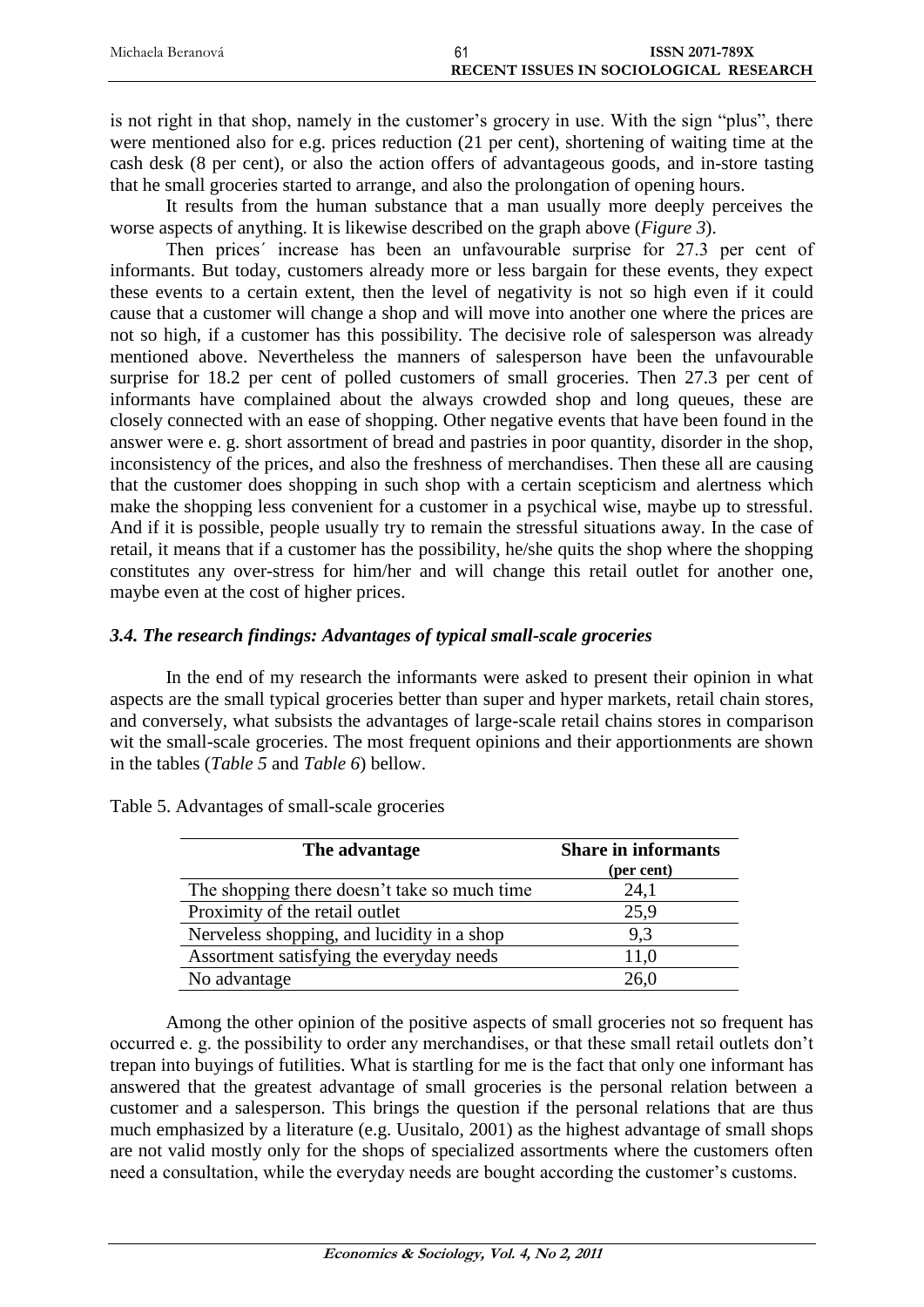| Table 6. Advantages of large-scale retail chain stores |
|--------------------------------------------------------|

| The advantage                             | <b>Share in informants</b><br>(per cent) |
|-------------------------------------------|------------------------------------------|
| Heavy buying under one cover, over-choice | 44,0                                     |
| of wide assortment                        |                                          |
| Lower prices                              | 22,6                                     |
| Ease of shopping and transport            | 14,3                                     |
| Suitable for longer time provision        | 4.8                                      |

Then another advantages mentioned in the informants' answers were e. g. accompanying services, offer of novelties and specialities, or in-store tasting, and also the opening hours in these stores. Shopping in the large-scale stores brings no advantage only for 2.4 per cent of informants.

# **4. Conclusions of the research**

The research findings make obvious that the customer's attitude towards a typical small-scale grocery, or towards any retail outlet, is created by several factors. These factors would be possible to regroup into one global quantity that I term as the *shopping satisfaction* which partial components, of course, have different wages. At the determination of this wages, I suppose, the Maslow´s Hierarchy of needs could be used very effectively. If I apply it on the *shopping satisfaction*, the weights of individual factors would be deducted based on the scheme bellow (*Figure 4*).



Figure 4. Composition of the *Shopping satisfaction* quantity

As well as in the Maslow´s hierarchy of needs, the basic level is created by the basic needs satisfaction. In this case it means that a customer would find – buy everything what he/she needs at the moment in the grocery, then a customer satisfies his/her present needs which are the incentives leading him/her to go shopping. If I start from the suppose of the equilateral triangle representing the apportionment of the individual parts of the global factor of *shopping satisfaction*, the weights of these partial factors are as follows.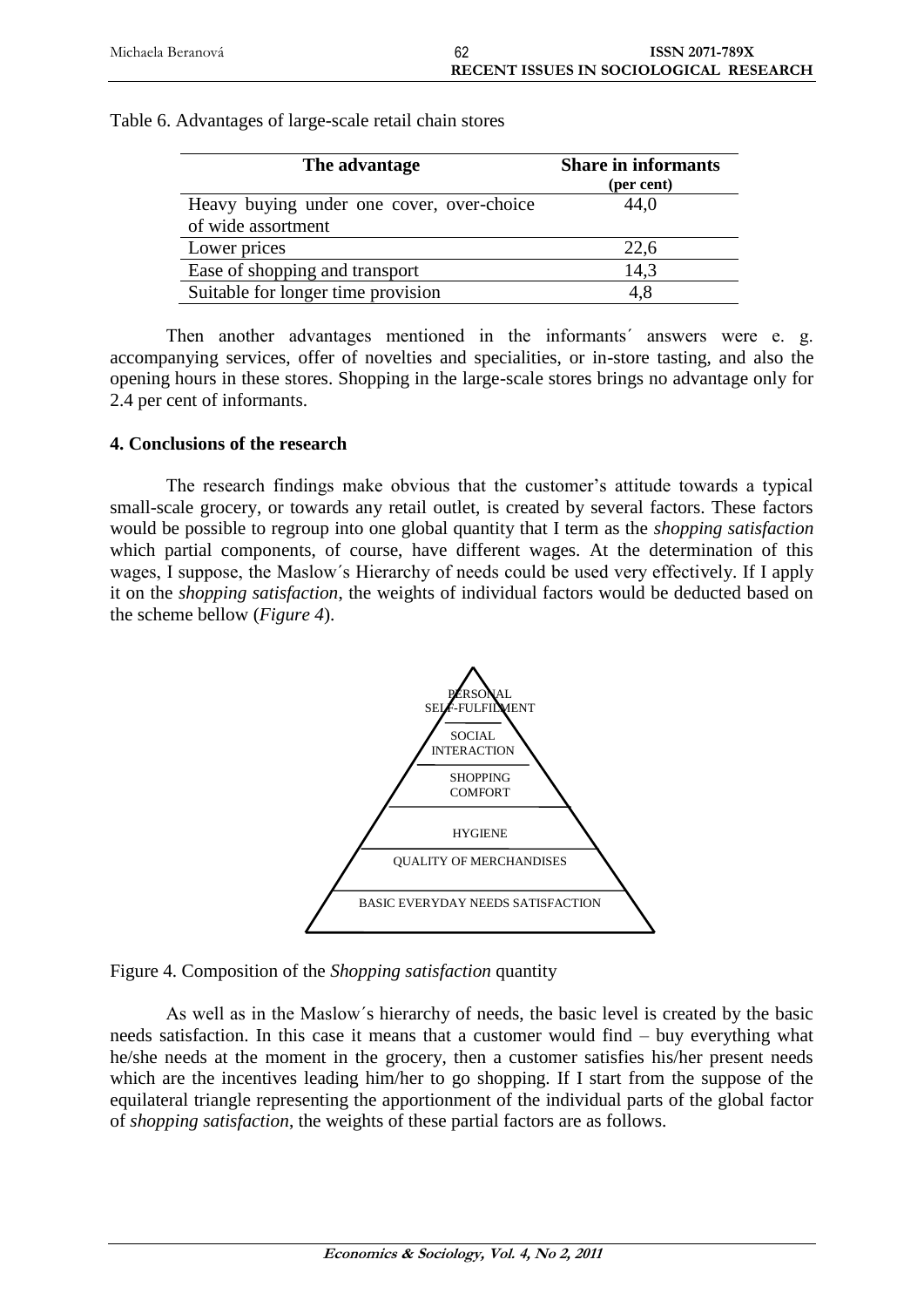| <b>Component</b>                  | Weigh |
|-----------------------------------|-------|
| Personal self-fulfilment          | 0,03  |
| Social interaction                | 0,08  |
| Shopping comfort                  | 0.14  |
| Hygiene                           | 0.19  |
| Quality of merchandises           | 0.25  |
| Basic everyday needs satisfaction | 0.31  |

The meanings of these component factors are:

# *Basic everyday needs satisfaction*

The stage is fulfilled if a customer would find and buy everything what was an impulse to go shopping. So if the most frequent composition of everyday shopping is considered it means that customer could find at least fresh goods as bread, sausages, and milk products and may be fruit and vegetable in a grocery.

# Favourable *quality of merchandises* sold

The goods that a customer wants to buy, respectively that has been the impulse to what he/she decided to go to the shop, must be, of course, of a suitable quality. If it isn't so and if a customer is not in a state of pressure leading him/her to a compromise, namely to buy goods of poor quality, e. g. to buy tired bread, he/she probably won't buy this food at all. It corresponds to the state that a customer wouldn't find desired goods in the shop.

# *Hygiene*

Without any doubt, a customer will be surely slow to shop in the retail outlet where the sanitary conditions are not in compliance with his/her view of the hygiene.

# *Shopping comfort* (Ease of shopping)

This is the first of the upper half of the pyramid. According to my interpretation that means, if this factor is not realized it wouldn't be unavoidably necessary that a customer will not do shopping in such retail outlet.

Then the *Shopping comfort* involves both physic comfort, this is elbowroom, transparent ordering in the shop, capacity of the retail outlet accordant wit the number of customers, easy accessibility of the shop and so on, and psychic comfort that is e. g. the state when a customer knows, can be sure, that rotted goods won't be sold him/her wilfully, or that he/she won't be picket by a pickpocket as well as rooked by the retailer. A man already from the human substance usually always chooses the way which is better passable for him, which is more comfortable and it is the same in the case of groceries as well.

## *Social interaction*

As is said in the Theory of Human Needs of Maslow, firs of all ha to be achieved the lower parts of the pyramid that the higher needs might be satisfied. Respectively a retail outlet may satisfy the customer's need of a social interaction as late as it would have satisfied all lower customers' expectations. Here *the social* interaction means the positive relations between a sales person and a customer that is, a customer can feel that he/she is welcome in a shop.

## *Personal self-fulfilment*

To reach the top of the pyramid means the absolute shopping satisfaction. But here is also valid the same as is valid in the Maslow´s theory, the top of the pyramid is reached scarcely ever. As for the retail business, customer's self-fulfilment means that a customer actively participates in the work of a shop, e. g. everything what is in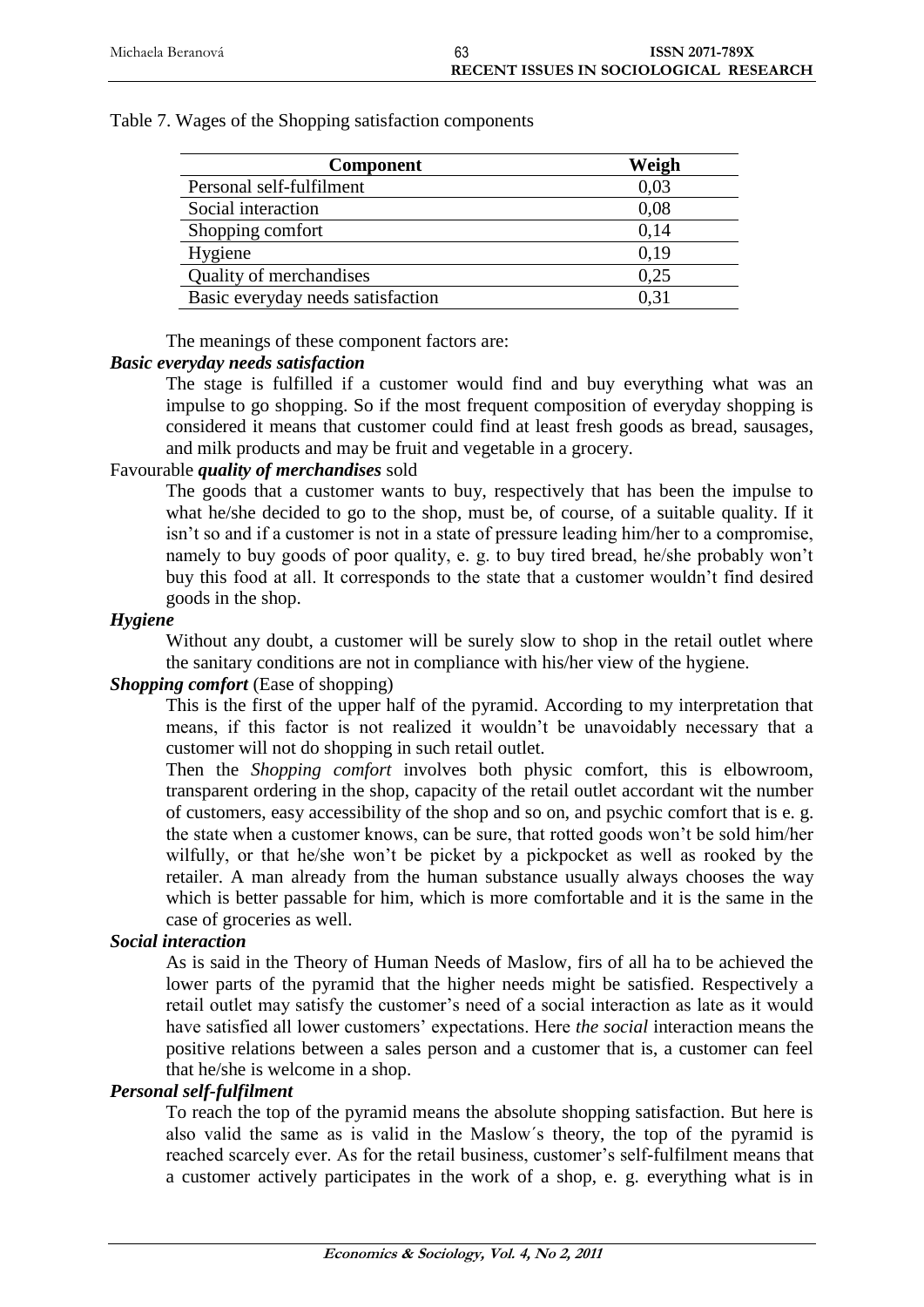| Michaela Beranová | 64                                     | <b>ISSN 2071-789X</b> |
|-------------------|----------------------------------------|-----------------------|
|                   | RECENT ISSUES IN SOCIOLOGICAL RESEARCH |                       |

excess of scope of usual assortment in the retail outlet, in excess of scope of usual everyday basic goods, a customer can order, it is a customer has some king of possibility to operate an additional supply in a grocery, or the opening hours in the shop are adapting according to customers´ needs, or other accompanying services are providing as may be to drive the groceries to customer's (especially the elders) home and so on, such services – "bits and pieces" – that are not usually foretell able in a small grocery.

It is evident that every level of the pyramid doesn't necessitate to be fulfilled absolutely for hundred per cent to the next level could be saturating. This is the difference from the Theory of Maslow. But no level can be left out to continue to the highers. If the previous lower level is not fulfilled absolutely, not the higher levels can be. The fulfilment of next level will be cancelled out in the proportional rate. The rating of every shopping satisfaction part fulfilment will be based on the fuzzy model because a customer likely won't be able to rate exactly that e. g.: "I'm satisfied with the shopping comfort for 63 per cent." etc. But it won't be any problem for him/her to choose one of the freely drawn fuzzy groups which may be such as:

Absolutely satisfied / Very satisfied / Satisfied – Convenient / Rather satisfied / Dissatisfied / Absolutely dissatisfied

The global quantity of *Shopping satisfaction* realized after this manner will by then involved to the final rating of competitiveness of the typical small-scale grocery like the whole with other factors which will be derivate on the basis of my next research.

## **Conclusion**

It is evident that the prosperity of every retail outlet, and not only of small-scale grocery, depends especially on customers. A shop without customer is sentenced to die. If a customer would shop in a retail outlet or not is among others up to his/her rating of this retail outlet, in his/her attitude towards this shop. "Among others" in this context means that a customer has a choice of two or more groceries, what is but not the rule everywhere.

The indicator of the *Shopping satisfaction* then would represent just the customers´ attitude towards a retail outlet, and this indicator of the shopping satisfaction will be then the one that would have the greatest weight in the final rating of the competitiveness.

For the retail business, customers are basically the "living water". The retail business stands and falls with the customers. But it is not a subject of retail business to offer a broad range of other accompanying activities and components to customers in an effort to please them. Then these activities are not a bit a subject of typical small-scale groceries operation where these various activities could have a funny effect. In this sense, it is concerned especially on retailer's sensibility to customers´ needs and feelings, which are nor learnable at school where can be gained only starting theoretical basis about it, but which are at the same time relatively easy to feel out. But it just depends on the retailer oneself, so for a change, on retailer's attitude towards a customer.

# **References**

- Babin, B. J., Darden, W. R. and Griffin, M. (1994), Work and/or Fun: Measuring Hedonic and Utilitarian Shopping Value, *Journal of Consumer Research*, Volume 20, March 1994, pp. 644-656.
- Davies, G. and Harris, K. (1990), *Small Business: The Independent Retailer.* Macmillan, Houndmills.